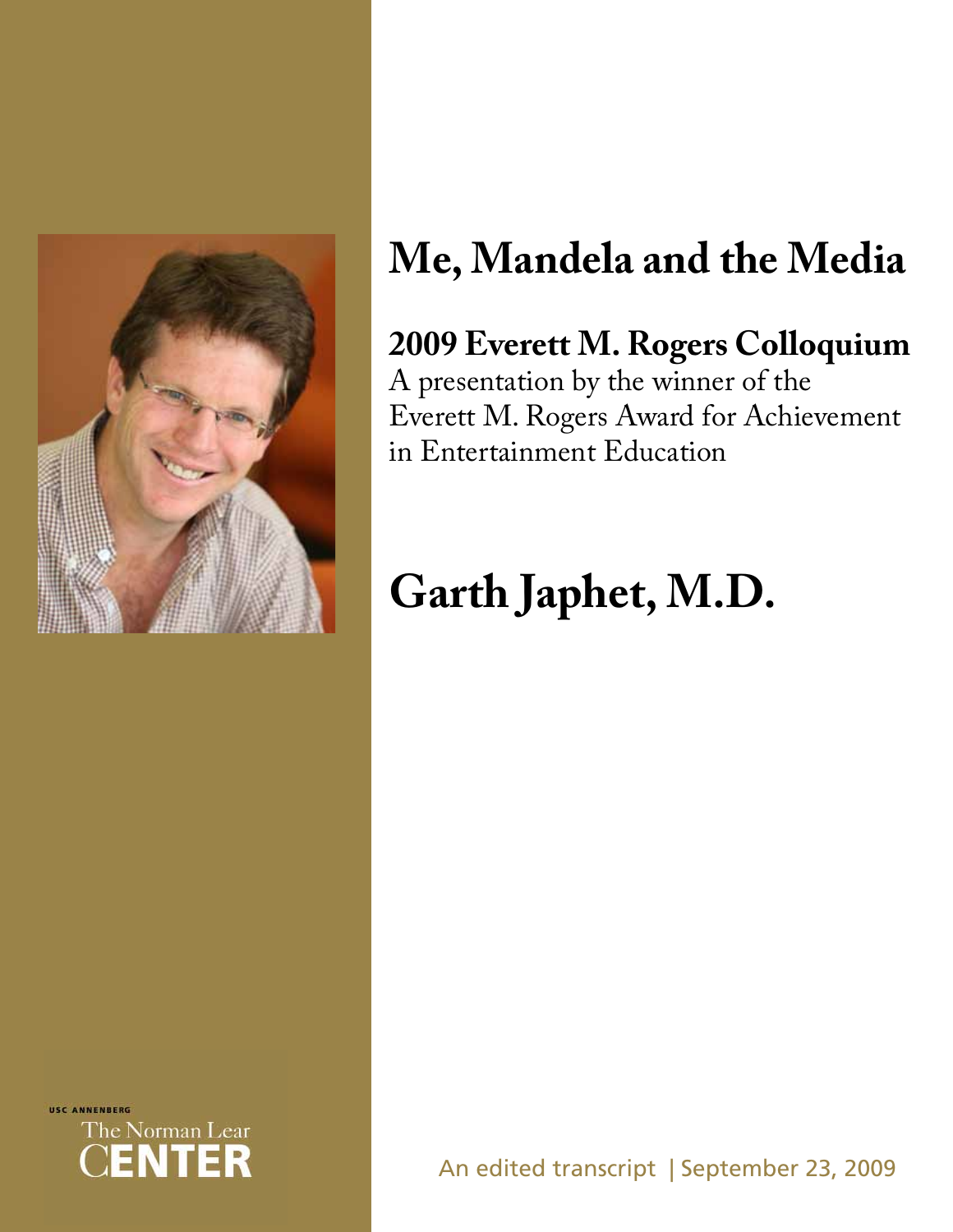**USC ANNENBERG** The Norman Lear ENTER

## **THE NORMAN LEAR CENTER**

The Norman Lear Center is a nonpartisan research and public policy center that studies the social, political, economic and cultural impact of entertainment on the world. The Lear Center translates its findings into action through testimony, journalism, strategic research and innovative public outreach campaigns. On campus, from its base in the USC Annenberg School for Communication & Journalism, the Lear Center builds bridges between schools and disciplines whose faculty study aspects of entertainment, media and culture. Beyond campus, it bridges the gap between the entertainment industry and academia, and between them and the public. Through scholarship and research; through its conferences, public events and publications; and in its attempts to illuminate and repair the world, the Lear Center works to be at the forefront of discussion and practice in the field.

For more information, please visit: **www.learcenter.org.**

## **PARTICIPANTS**



#### **Martin Kaplan**

Lear Center founding director Martin Kaplan, a former associate dean of the USC Annenberg School, holds the Norman Lear Chair in Entertainment, Media and Society. A summa cum laude graduate of Harvard in molecular biology, a Marshall Scholar in English at Cambridge University, and a Stanford PhD in modern thought and literature, he was Vice President Walter Mondale's chief speechwriter and deputy presidential campaign manager. He has been a Disney Studios vice president of motion picture production, a film and television writer and producer, and a radio host, print columnist and blogger.



#### **Peter Clarke**

Peter Clarke holds two appointments at the University of Southern California: Professor of Preventive Medicine and of Communication. His most recent book (with Susan H. Evans) is *Surviving Modern Medicine* (Rutgers University Press, 1998). In addition to his research and work in social action, Clarke has chaired or served as dean of four academic programs in communication at three universities including the Annenberg School for Communication & Journalism.



#### **Garth Japhet**

Garth Japhet is chief executive officer of Heartlines, an organization that aims to achieve positive social change by promoting lived values, strong relationships and civic action in southern Africa. Trained as a physician with a specialty in maternal/child health, he previously created the pioneering multimedia edutainment platform, *Soul City*, which now reaches 35 million people in eight southern African countries through entertainment programming, community mobilization and advocacy. He has been a Fulbright scholar, a fellow of the World Economic Forum, a Bishop Tutu Andrew Murray Prize for Media recipient, a member of the World Economic Forums Global agenda council, and a Senior Ashoka fellow.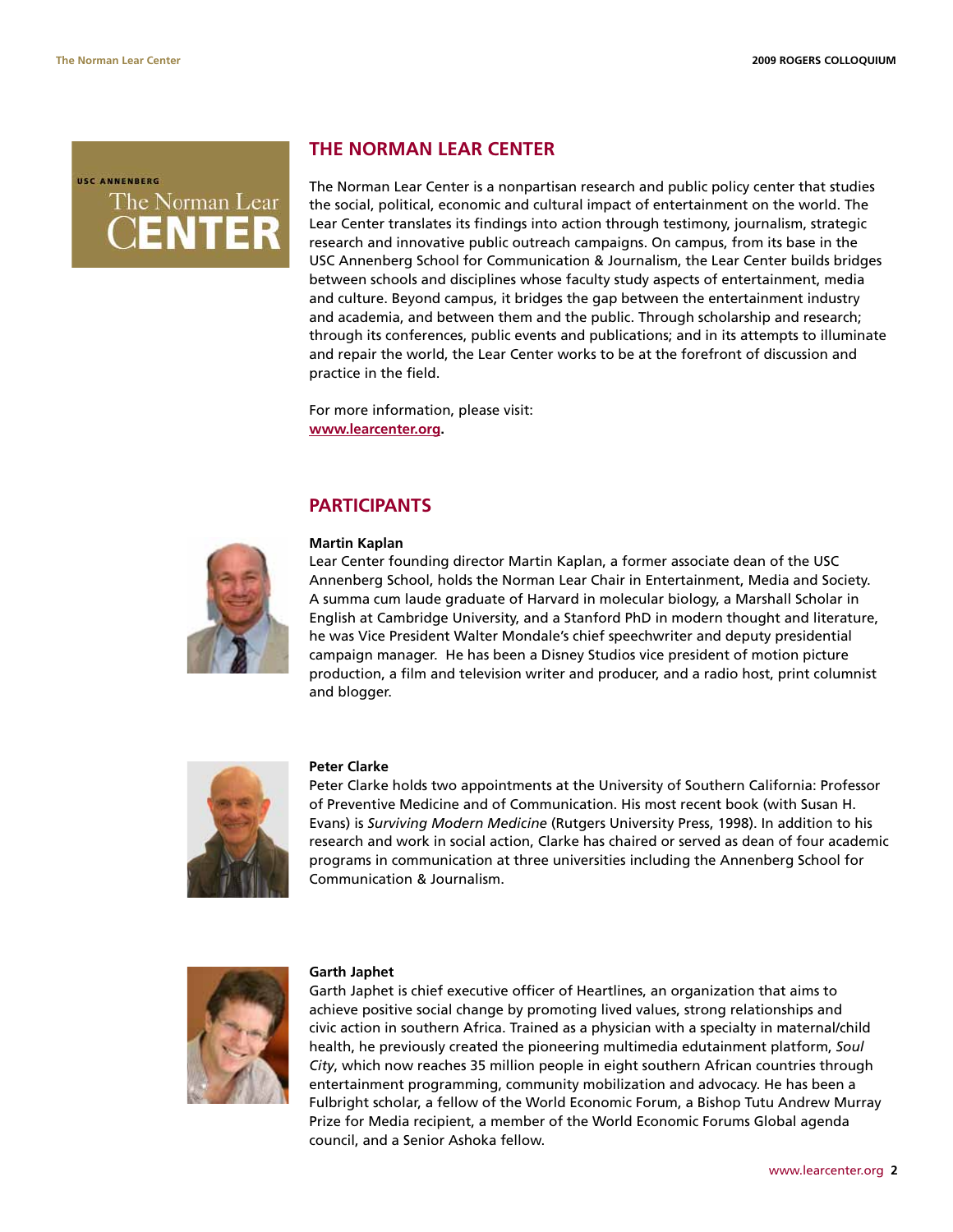In addition<br>remarkable<br>the figure<br>entertainm<br>studies wo<br>Rogers] w<br>human bei<br>know and In addition to being a remarkable scholar and the figure to launch entertainment-education studies worldwide, [Ev Rogers] was a remarkable human being and a joy to know and to be with.

-Peter Clarke

"

# **A 2009 Everett M. Rogers Colloquium**

**Martin Kaplan:** Good afternoon. I'm Martin Kaplan, director of the Norman Lear Center. I'm delighted to have you here and also delighted to have a number of distinguished guests here whom I'll mention in a moment.

The Lear Center's mission is to study and shape the impact of media on society. I always like to find in the day's paper something that's relevant to what we're doing. And every time I've gone on that search, I have never been disappointed. In today's *New York Times*, there is a story on the front page of the business section about a telenovela on the network Telemundo. It's called *Más Sabe el Diablo* – "The Devil Knows Best."

The lead character is a woman named Perla Beltran who sells empanadas on the street. Her husband was a thief and was murdered. A census-taker is going to meet her and explain what the upcoming 2010 census is. And ultimately, she will become a census-taker.

That storyline is running because there is hope in the Hispanic community for a full and adequate census count. But there is also fear in the Hispanic community that being counted is a step toward deportation. This show is using a storyline in a fivenight-a-week serial soap opera in prime time in order to communicate a pro-social message to its watchers.

And that's the topic we're discussing today. We're going to talk about a field called entertainment education and you're going to hear a lot about it in a moment. Before we begin, I wanted to say how pleased I am by the number of people who have been able to make it, some from quite far away. There's an award that our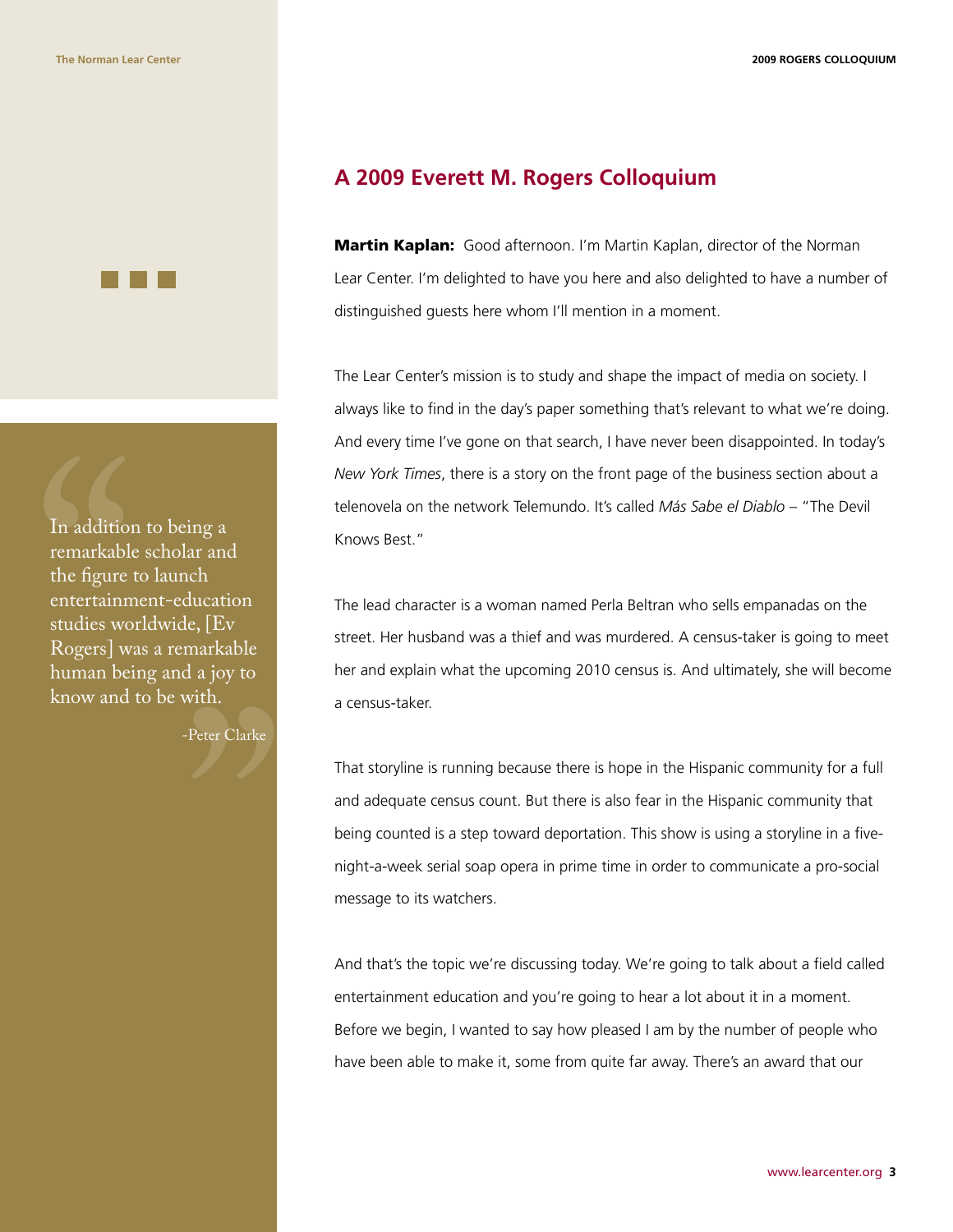speaker will receive tonight, and a couple of our special guests here today have also received it.

Please join me in applauding and recognizing David Poindexter and Arvind Signhal, two men who have taken entertainment education all over the world. They also have both worked with the person for whom this award is named, Ev Rogers. [Applause]

I would like now to introduce Peter Clarke, who is a professor on the School of Communication faculty here at Annenberg. He is also the chair of the jury, which annually selects the winner of this prize. He's going to tell you a little bit about the prize and why it exists. He will introduce our speaker, whom we're incredibly lucky to have with us today.

Peter?

Peter Clarke: Thank you, Marty. I first became a colleague of Ev Rogers in 1975 when he came to the University of Michigan. He had been at Michigan State previous to that. He was on the Michigan faculty for a number of years. He left there to go to Stanford and then I came out here to be dean of the Annenberg school and we were able to persuade Ev to leave Stanford and to come here to Annenberg.

So I knew Ev Rogers across a very broad span of time since 1975 – maybe ante-date the birth date of many people in this room – and also, at a couple of institutions. In addition to being a remarkable scholar and the figure to launch entertainment-education studies worldwide, he was a remarkable human being and a joy to know and to be with.

As this part of the year rolls around, my committee and I have the joyous opportunity to select another individual in whose spirit and in whose work you can find Ev Rogers. It's really a very rewarding experience.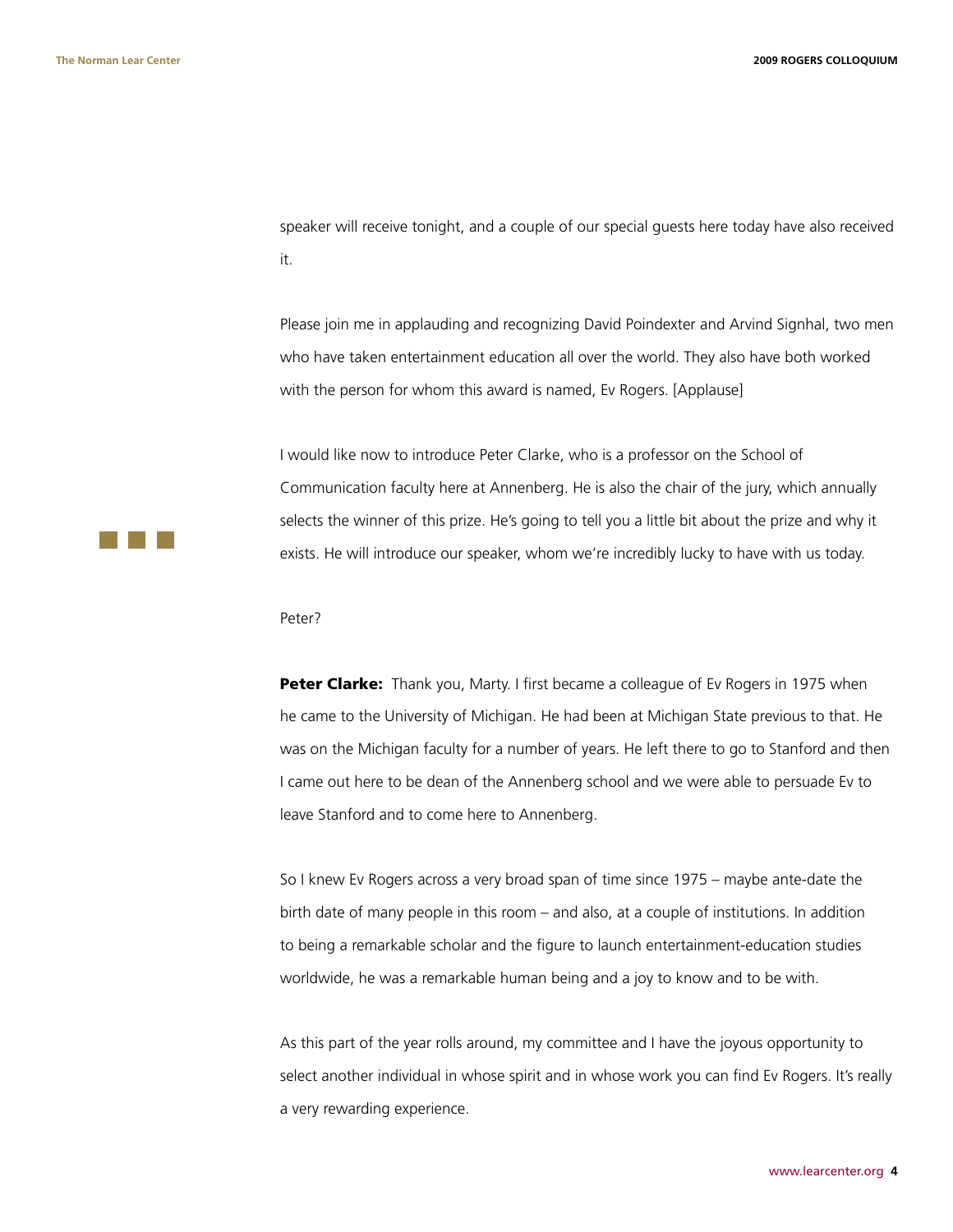

Garth...lau<br>City in the<br>perhaps th<br>sustainable<br>entertainm Garth...launched *Soul City* in the early '90s, perhaps the most sustainable application of entertainment education.

" -Peter Clarke

You've just met two previous recipients of the Everett M. Rogers Award for Education and Entertainment. Two others who couldn't be here are Miguel Sabido and Al Bandura. You can sense from that collective roster the distinguished company in which this year's award recipient is about to join.

It's a very logical choice. Garth, as many of you know, launched *Soul City* in the early 1990s, perhaps the most sustainable application of entertainment education. Not resting on that laurel, he has created yet another incredible project called Heartlines, which more generally addresses issues of human values.

He's just remarkable. He's an Ashoka fellow, which identifies leading social entrepreneurs worldwide. Garth is trained as a physician and he brings certainly a physician's sensitivity and sensibility to his work. He also blends a real scholarly insight and a real sense for what can be done practically on the ground to get important things done.

He's here today to tell us more about his work and share in particular some of his latest experiences, which perhaps many people in this room haven't had a chance to get in context.

It's my very great pleasure to introduce to you Garth Japhet. [Applause].

Garth Japhet: Thanks so much and a good afternoon to all of you. What an honor this is for me. I had the privilege of knowing Ev Rogers. I met him and his wife, Corinne, on a couple of occasions. It's a fantastic honor to receive an award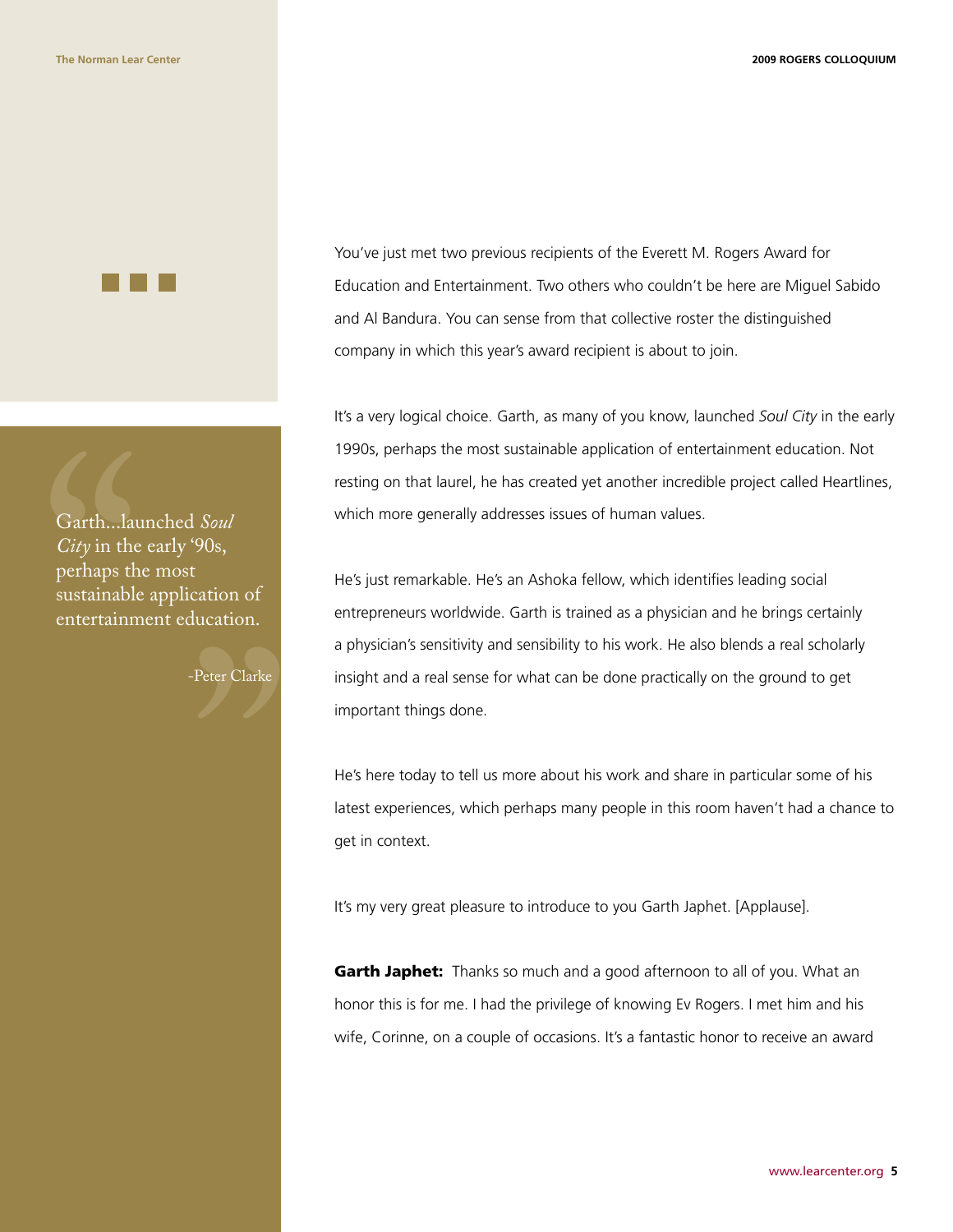**The Norman Lear Center 2009 ROGERS COLLOQUIUM**

in his name and to join illustrious people like my friend Arvind and David Poindexter. I also want to thank the Norman Lear Center and Marty Kaplan for the work that you do and for giving me the opportunity to come and address you.

Thank you Sandra de Castro Buffington and Hollywood, Health & Society. I really, really commend the work that you do. Then, finally, Mandy Berkowitz: thank you so much for all the logistical support. I think it's about 3 a.m. in South African time and she somehow managed to have me here with my eyes open. I thank you all for that.

This is going to be a bit of a journey and a bit of a story because stories are probably the most compelling way of escorting people through a path of thinking. I've titled my presentation: "Me, Mandela and the Media." I did that for a range of reasons. One is that I thought Mandela might be one person that all of you know and I liked the "M, M, M" alliteration. That seemed to work. And I had the pleasure on a few occasions of actually meeting Mr. Mandela.

I was born in South Africa in 1963. I was born in this place, here [shows slide with map of South Africa] – Johannesburg – which some of you may have heard is the heart of darkness. It's not. It's actually quite a nice place. But I was born into a society that was very racially divided, as you know.

I grew up in the heart of apartheid. That was my reality. But I was also extraordinarily fortunate to have parents who understood these injustices of our time. So from a very early age, I learned to question the rights and wrongs of our society.

Being South African is both a blessing and a curse. It's having lived continuously with change through most of my life. So your global financial crisis – what crisis? [Laughter]. This is just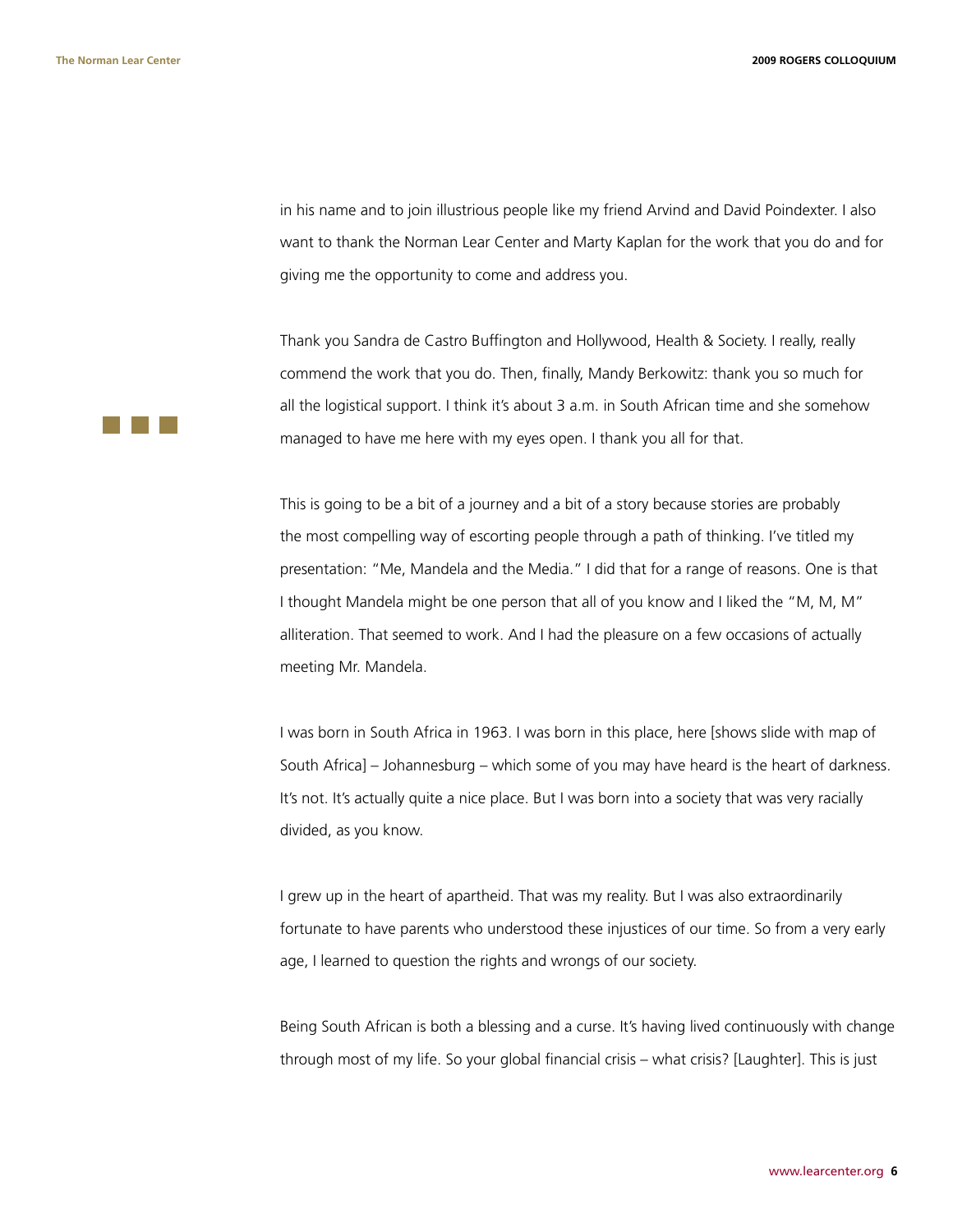

Being a cli<br>in that set<br>frustrating<br>people a d<br>preventabl Being a clinical doctor in that setting was very frustrating. I'd see 100 people a day with largely preventable diseases.

-Garth Japhet

"

another crisis, as far as I'm concerned.

But it became quite clear to me quite early on that I wanted to make a difference. I wanted to do something that would contribute to making a change in the country I was born in.

Funny enough, what started me thinking about narrative and about being a doctor was a series of books written by Paul White called *The Jungle Doctor*, which I read at the ages of about 11, 12 and 13. I liked the idea of the doctor in the Land Rover with the giraffes and doing operations by candlelight and saving people and wild rivers. This appealed to my romantic side so I have no doubt that it led me into medicine. I liked the idea that one could make a difference in this way.

Everyone said, "You can do what you like, but don't do medicine." So that solved it; I did medicine. I was on a mission through medicine to save the world and I was also a pimply, acne-ridden teenager. So medicine became a fairly attractive prospect for me as well. [Laughter]

For the first two or three years of my career, I worked in a largely rural area of South Africa. There's somebody here with a South African t-shirt on who said she was there. It was an area called Pietermaritzburg.

My clinical practice at that time focused on a whole range of issues, most were largely preventable. Being a clinical doctor in that setting was very frustrating. I'd see 100 people a day with largely preventable diseases. What was the number one cause of child death in South Africa at that time? Dehydration. I saw more than one child per week coming in with dehydration. And that is what kills them. They are dying of a completely preventable illness.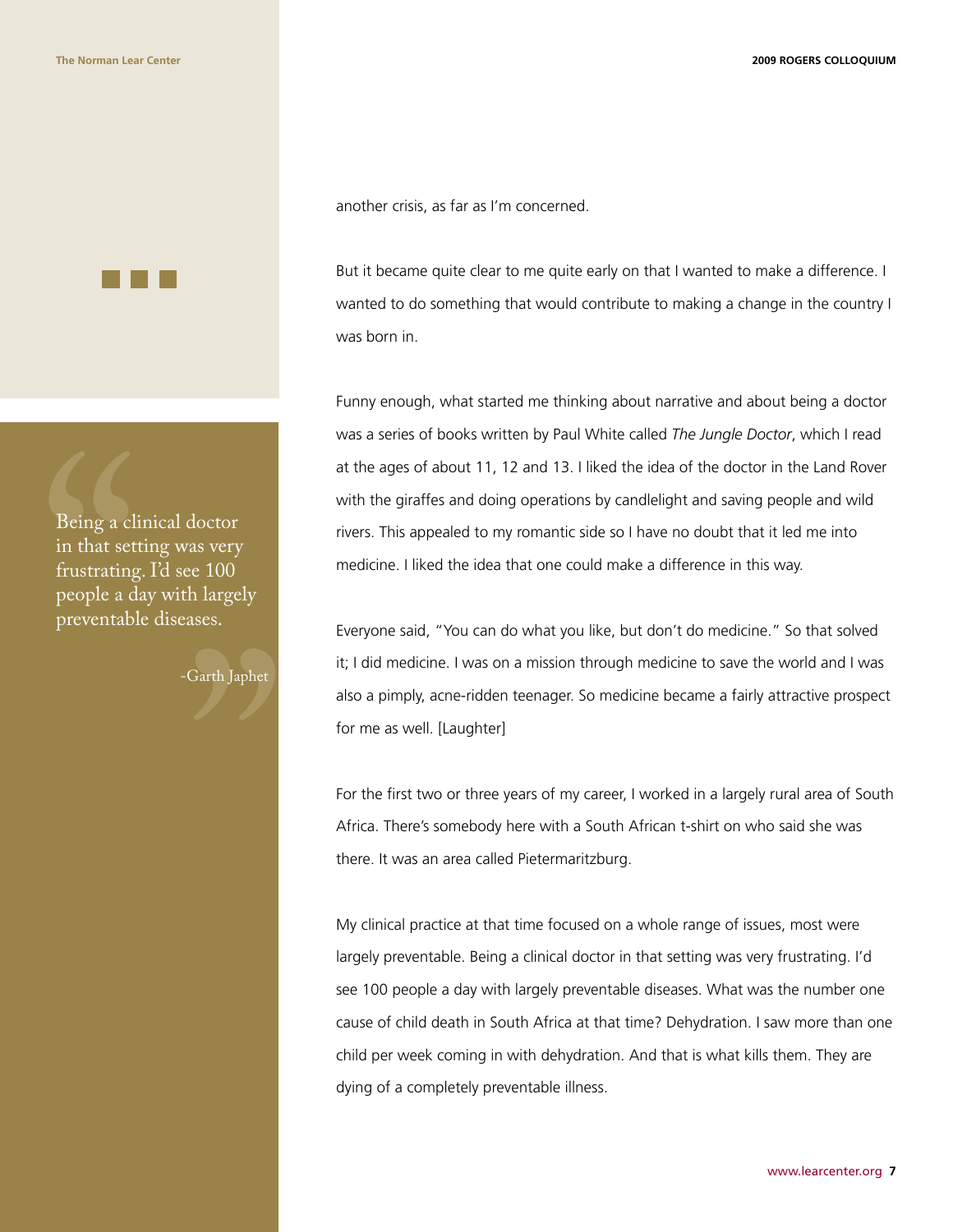Sometime<br>desperatio<br>tool for in:<br>How do w<br>people in a<br>will resona<br>them? Sometimes desperation is a good tool for innovation. How do we reach people in a way that will resonate with them?

" -Garth Japhet

This experience got me thinking about not only how to treat the symptoms, but how to start making a difference on these issues. How do you reach people with this knowledge, change behavior and so on? This was an interesting time. As I say, I have not yet lived in a noninteresting time. But the beginning of the 1990s was a particularly interesting time in South African history.

In February of 1990, Nelson Mandela was released from prison and it became a time of intense social change. Everything was turned on its head in terms of what we had been used to, the political order, etc. I was very fortunate because it was a time – in a way, a bit like this time – where we were encouraged to look for new solutions to old problems. The old system was not working, as we have seen with the global financial system. Suddenly, there was this opportunity to innovate – which I wasn't really aware of except in restrospect.

In the area I was working in, there was a lot of political violence. So our country's health issues were compounded by violence, by the presence of refugees, etcetera. But sometimes desperation is a good tool for innovation. How do we reach people in a way that will resonate with them?

As you Americans would say, it was a "no-brainer" for me. Media teaches. It tells us what is normal, how to dress, what is fashionable. This is how you reach people, particularly those who are beyond any formal school. The health system does not have the capacity to spend time with people in order to educate them; it just doesn't.

I was aware of that and in my very sort of amateur way, I did two things. I started writing for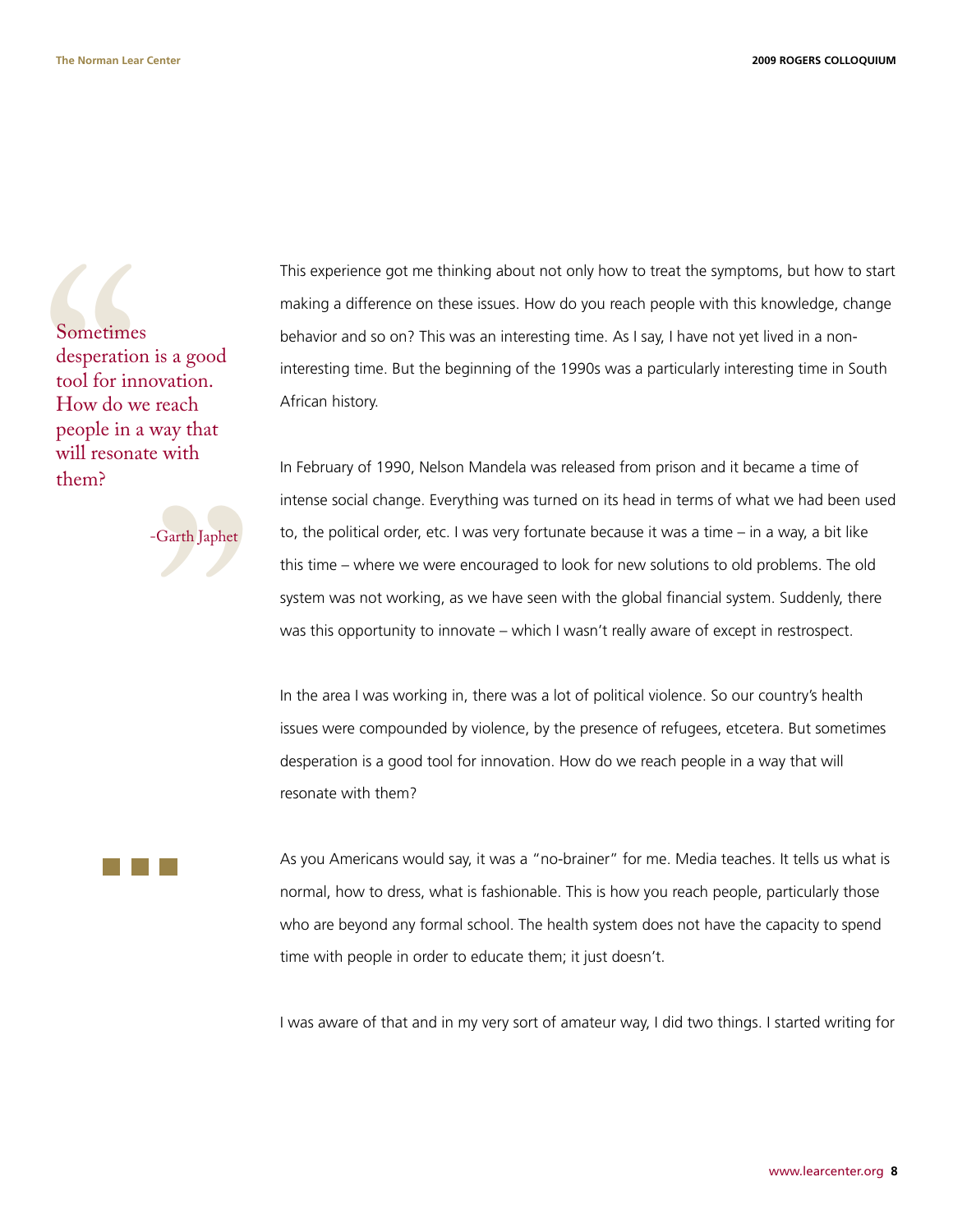

this newspaper, *The Natal Witness,* in Pietermaritzburg. I did long, wordy essays about how it was good for pregnant women to go clinics, which I'm sure no one ever read. I went onto Radio Zulu and did a few things like that. It was just the toe in the water.

Because I was working with refugees, I had the pleasure of meeting Mr. Mandela for the first time three months after he was released from jail. And I remember thinking, "Wow, you're tall." [Laughter]. He is an amazingly tall man. And he is more extraordinary in person than he is in reputation. I was this nobody and yet he was extraordinarily interested in me and in what we were doing in this area. I have been fortunate to meet many amazing people in my career and he is one of them.

I then moved back to where I had trained in Johannesburg and started working in Alexandra Township, a squre-mile area with half-a-million people. It's actually surrounded by very affluent suburbs. You've got this interesting juxtaposition.

I still didn't know what I was going to do. I had this crisis of, "Where am I going? What am I going to do?" Then I had this sudden thought, "What about television and radio?" I was still working with print. I had started to write for another newspaper called *The Sowetan*, which is one of the region's largest newspapers with a mostly black readership.

It suddenly came to me, "What about going prime time? What about going where the action is? And what about doing it all the same time?" For example, what if I see it on a billboard and then I see it on television and I hear it on radio?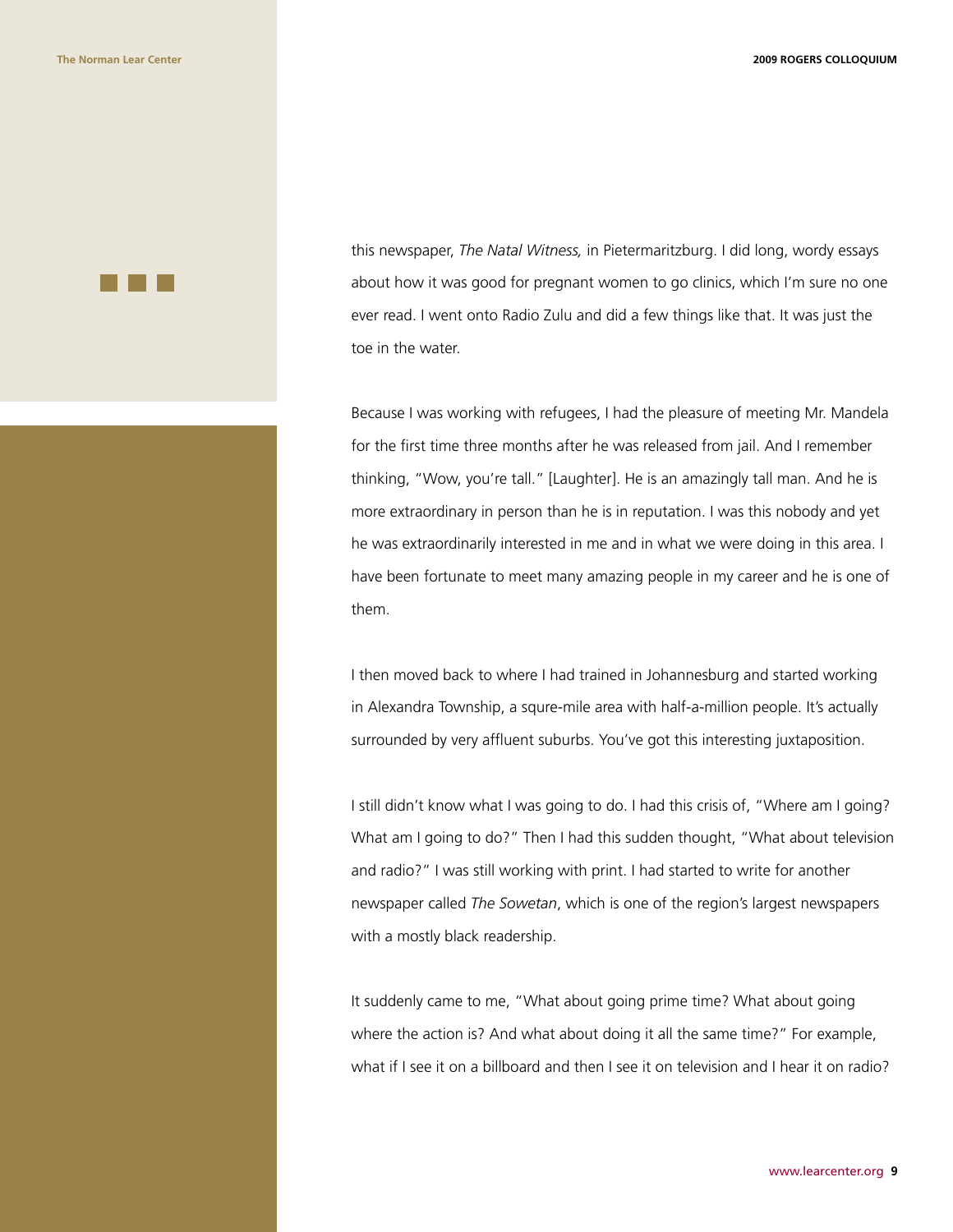**The Norman Lear Center 2009 ROGERS COLLOQUIUM**

Clearly, again, this is a no-brainer. It must make an impact and it must be meaningful to people. And, well, doctors are not good communicators. No, we don't communicate terribly well.

To resonate with people, I wanted to tell stories that would address the issues. But I had to place it in context without saying, for example, "diarrhea is an infection of the gastrointestinal tract caused by a rotavirus." That's doctor-speak.

I was conv<br>it had to b<br>My initial<br>a game sho<br>thrown ou<br>got to be c I was convinced that it had to be drama. My initial idea of a game show was thrown out and it's got to be drama.

Carth Japice -Garth Japhet

So with these ideas, I went to the newspaper and told them I wanted to do television and radio. And to their everlasting credit, they offered to back me. I told them, "I've got to earn a living; I'm a full-time doctor." And they offered to pay my salary for three months. I raised a little bit of money, climbed on an airplane to the U.S. and decided to find somebody who had also been thinking about these sorts of things.

I had a limited amount of money and was staying in these \$20-a-night places with bedbugs and it was great. It was lovely. I went to all of these institutions. Then I crossed the ocean. I went to the University of Limburg in the Netherlands. I went to Comic Relief who do "Red Nose Day" in the U.K.

I came back not having changed broadly. But instead I was exposed to people like David Poindexter and others who had been thinking like this as well. Once I came back, I was convinced that it had to be drama. My initial idea of a game show was thrown out and it's got to be drama. It's a – sorry, because I'm in America and I can use this phrase a lot – it's a no-brainer.

But think about it. This is not new. Teaching through story is not new. We've got people from many different cultures here in this room. In every single culture in history, we have taught through story. We teach our kids through story; we read them books; we tell fables, legends, whatever. All of them often have some story behind them.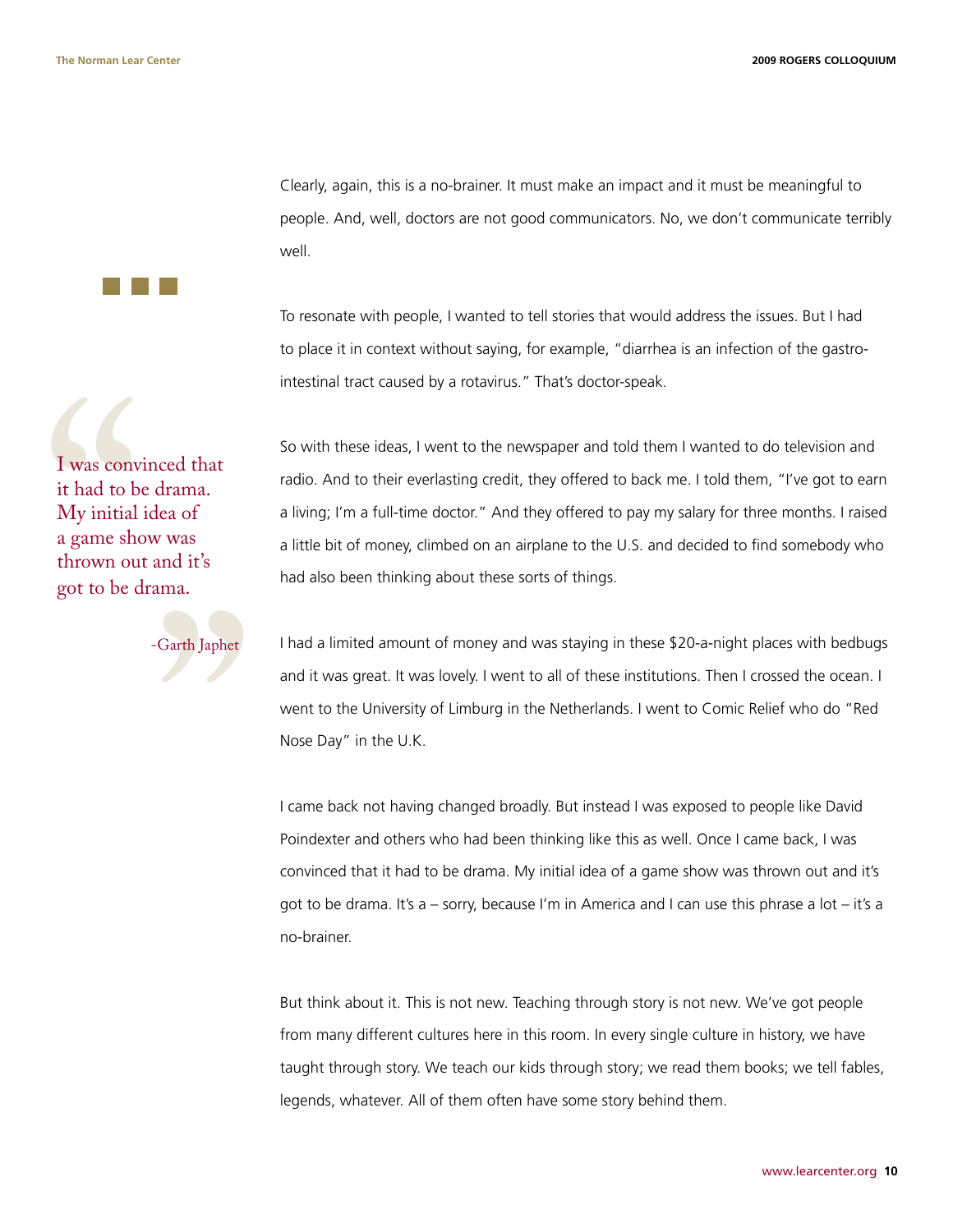

The issues that we are dealing with are not slogan issues. You can say, "Wear a condom; prevent HIV." Duh. It doesn't hit you where a story can. Then you've got this wonderful theory called Parasocial Interaction – where the gap between reality and fiction completely blurs and people begin to see themselves in the characters.

Arvind, Ev and others have written about the wonderful *Archers* soap opera in the U.K., which was the most-listened to radio program in England in the 1950s. Three out of five British adults were listening to this radio soap every week. In one episode, one of the key characters died in a fire. Her name was Grace and after that broadcast there was national mourning for a week. Newspapers in the U.K. had big, banner headlines: "Grace Archer Dies in Stable Fire." The power of narrative to completely transport people and, as a result, to impact heavily on how they see the world, was profound.

This was what I had been thinking about at that time. Right from the beginning, I didn't set up *Soul City* to deal with one issue. It would deal instead with many issues over time. It would be a brand-builder, on which we could – like a Christmas tree – place things.

But if we were going to compete, we had to be as good as – if not better than – anything else after. Just because it had a social value, people were not going to listen or watch.

I started going to ad agencies, who all told me, "Well, 'hi,' you're a doctor and it's a nice idea – come back with money." I was a total beginner. I didn't even know production companies existed. I was just a doctor.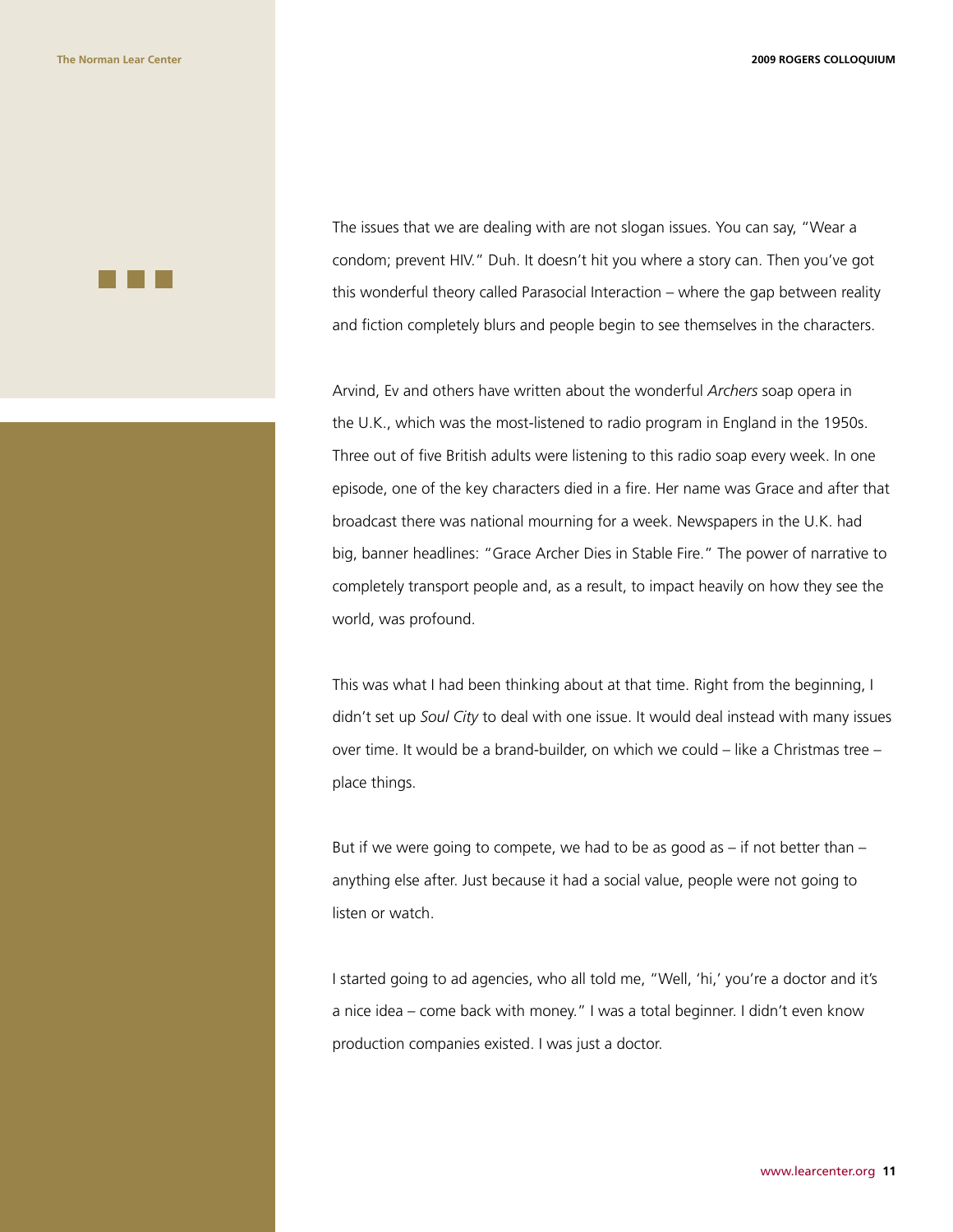It takes on<br>months to<br>new series<br>that is in t<br>process. It takes on average 18 months to develop a new series. And most of that is in the research process.

Then somebody talked to somebody at an agency about me, saying, "There's this crazy young doctor and he's got these ideas and maybe you should talk to him." So one day as I was working in the emergency room and this very smart folder arrives addressed to me and it is a proposal from a production company. To give you a mental picture, in the emergency room you're covered in various forms of human excrement, and then you get this really smart proposal.

Carth, Japanel -Garth Japhet

I didn't know that there were any other production companies out there. So I went with that one. If one wants to know how I started producing, well, I didn't, thankfully. Otherwise, we wouldn't be here today.

My other idea was to go multimedia right from the beginning. Radio at that time had much more of an impact than television. You back it up with print. If you want to build a brand over time, then you've got to have multiple topics. When you think back to the sorts of dramas and soaps that you love, it takes time to build those characters.

We were looking to speak to our audience about barriers to change. I may be a doctor, but I actually don't know why people change or don't change their behavior. Countering those barriers to change is at the core of *Soul City*'s success. Basic to this is the research process. It takes on average 18 months to develop a new series. And most of that is in the research process. We look at a combination of what experts say and what the audience is telling us, looking particularly at barriers to change.

Then we write the story. Then we do something that is unusual within the production world: we pretest. Just because I think it's a great script doesn't mean it's a great script. A number of times we've tested a story that people love, but, in fact, the message they get is completely different from what we've intended.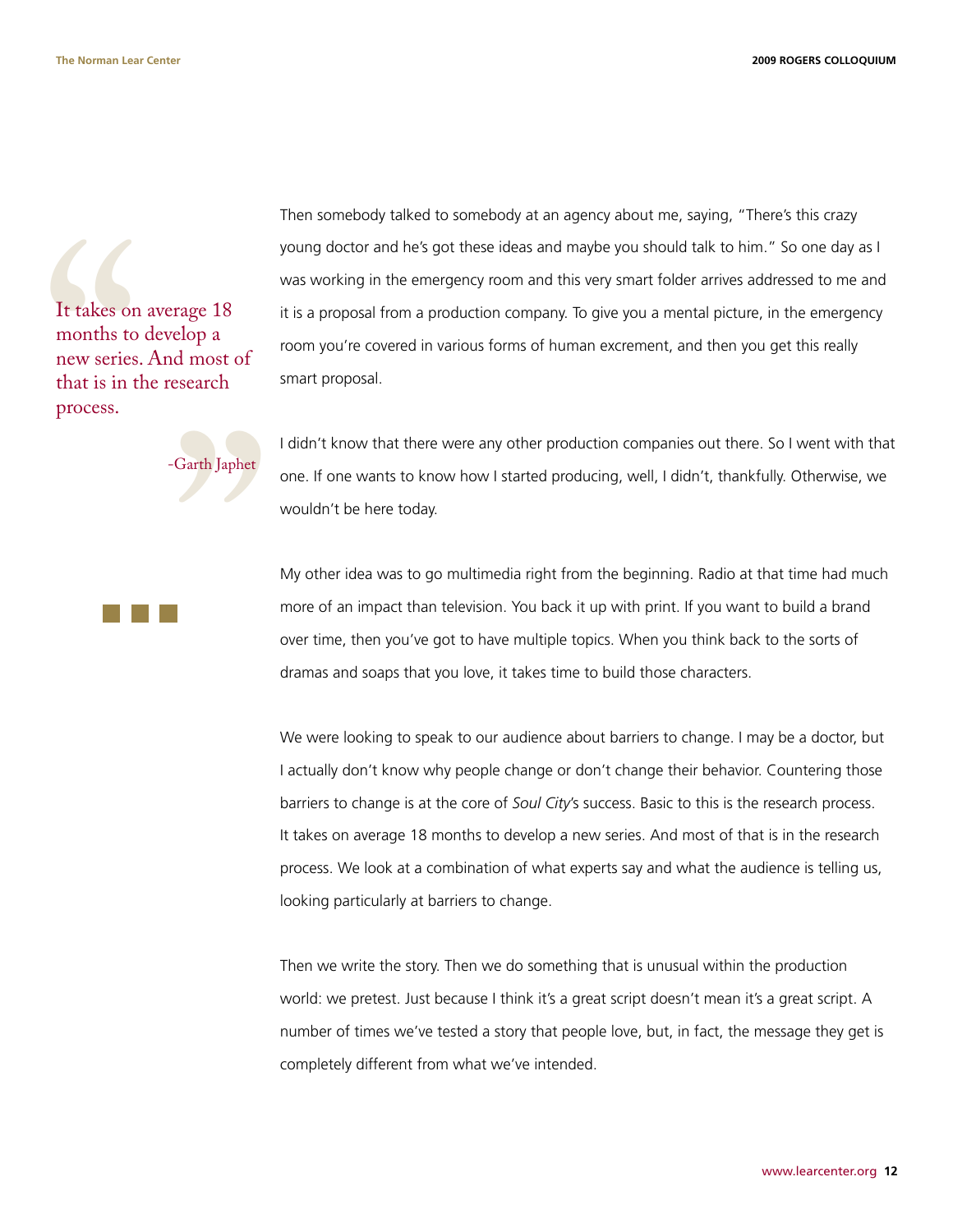

As a doctc<br>things we'.<br>First, do n<br>think it's c<br>maxim for As a doctor, one of the things we're taught is: First, do no harm...I think it's quite a good maxim for the media too.

-Garth Japhet

"

As a doctor, one of the things we're taught is: First, do no harm. I don't know how many of you are involved in the media. I think it's quite a good maxim for the media too: First, do no harm. How much harm is done by the media? That's why we spend a huge amount of time on pretesting and then on the intervention.

So what is *Soul City*? It originated as a serialized form of drama. It's drama and not soap opera. It has varied over time between a half hour and a full hour. Strangely enough, it is popular in a lot of other places, including Papua, New Guinea. Funnily enough, it is based in the same Township of Alexandra where I started my clinic work. And the seat of the drama is the clinic I was working in.

In the first iteration of the series, we had the cameras and we working, but we fortunately were not acting. [Laughter]. Otherwise, it would have been a disaster. It was a bit like Hitchcock, like when I actually walked across the set once. Then as backup, and building the brand, we used a lot of print information. We've distributed about 40 million copies of booklets across 10 countries now. We'll talk a bit about that later.

This was all in the run-up to 1994 – a period where we were developing and finding money. That's a whole other story which I won't go into. Then in 1994, Nelson Mandela became the first democratically elected president of South Africa. Unfortunately, in the run-up to the election there was violence. But on the day of the election, it was a historic moment.

Six weeks after the first democratic election, *Soul City* went on the air for the first time. These are some of the press clippings from that early time about *Soul City*, which began at 6:30 in the evening and migrated later into an 8 p.m. slot as it became popular.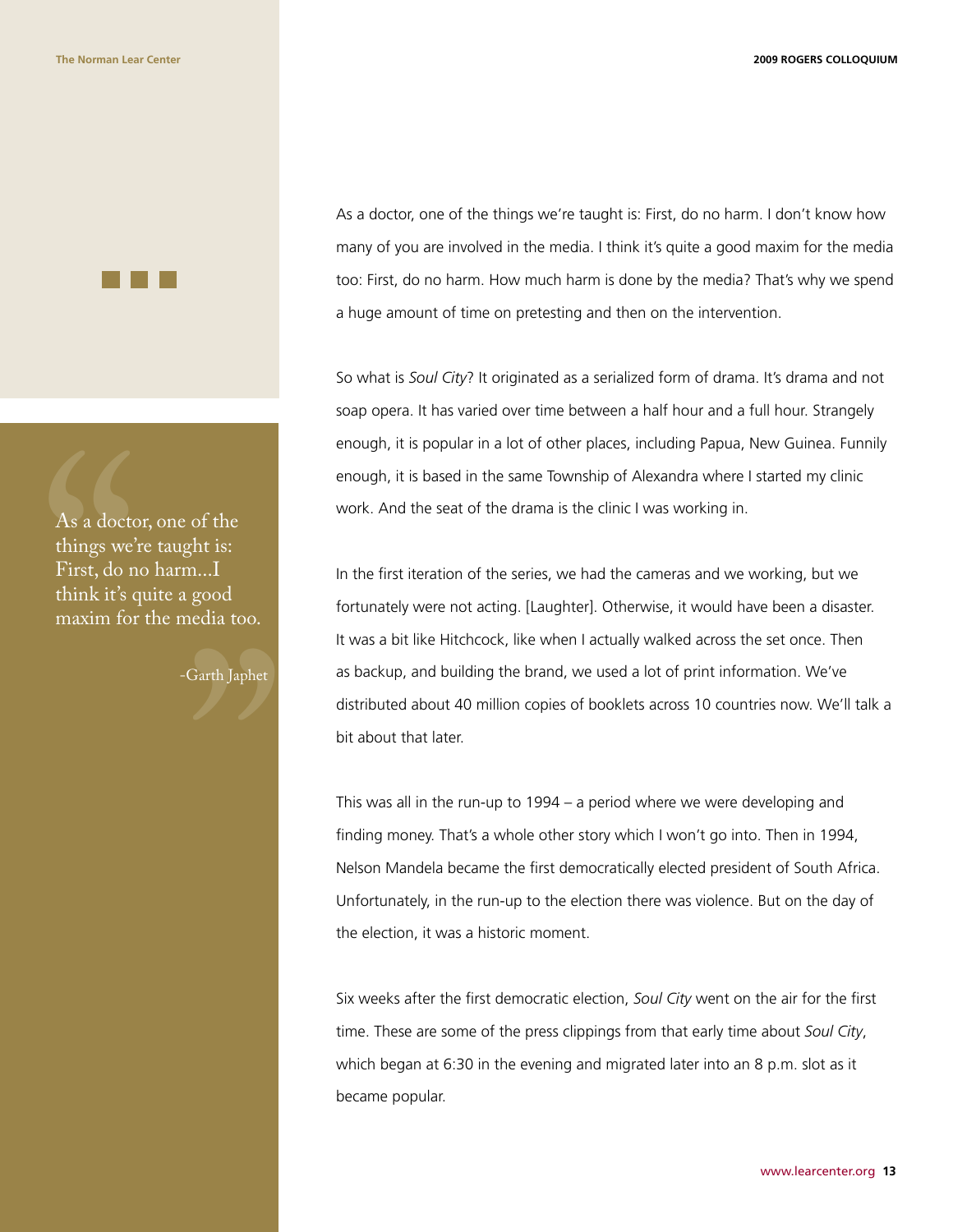It was about that time, shortly after, that I had the pleasure of meeting Ev Rogers and Arvind. I had previously heard so much about them and have subsequently built a friendship with Arvind and some of his colleagues.

It was then that we started to think more considerately about what we were doing. By this point, we had been able to draw upon a whole range of theories that existed out there. One of the theories that influenced us a lot was one in public health called Health Promotion Theory. It says that in public health the idea of the "individual" does not exist. A lot of interventions are aimed at individuals: "You must stop smoking; you must wear your seatbelt; you must not drink and drive." But the reality is, we are not islands. We are instead influenced profoundly by what is happening in our communities and by our peers, our families and in the sociopolitical environment around us.

This model helped us understand how to do interventions around a range of issues. Every single intervention issue you can think of is at these three levels. It's a very simple way of thinking about it.

An example that typifies our work – and for those who have seen this, forgive me, you'll see it again – is summed up in what we did on violence against women. We were able to take what we knew about individual community and work with partners and the sociopolitical environment to create an intervention.

Here is a clip from the television series. This clip takes a 13-part series and consolidates it into five or six minutes.

[Watch the clip.]

We are...ir<br>profoundly<br>is happeni<br>our comm<br>and by our<br>our familie<br>the sociop<br>environme<br>us. We are...influenced profoundly by what is happening in our communities and by our peers, our families, and in the sociopolitical environment around us.



www.learcenter.org **14**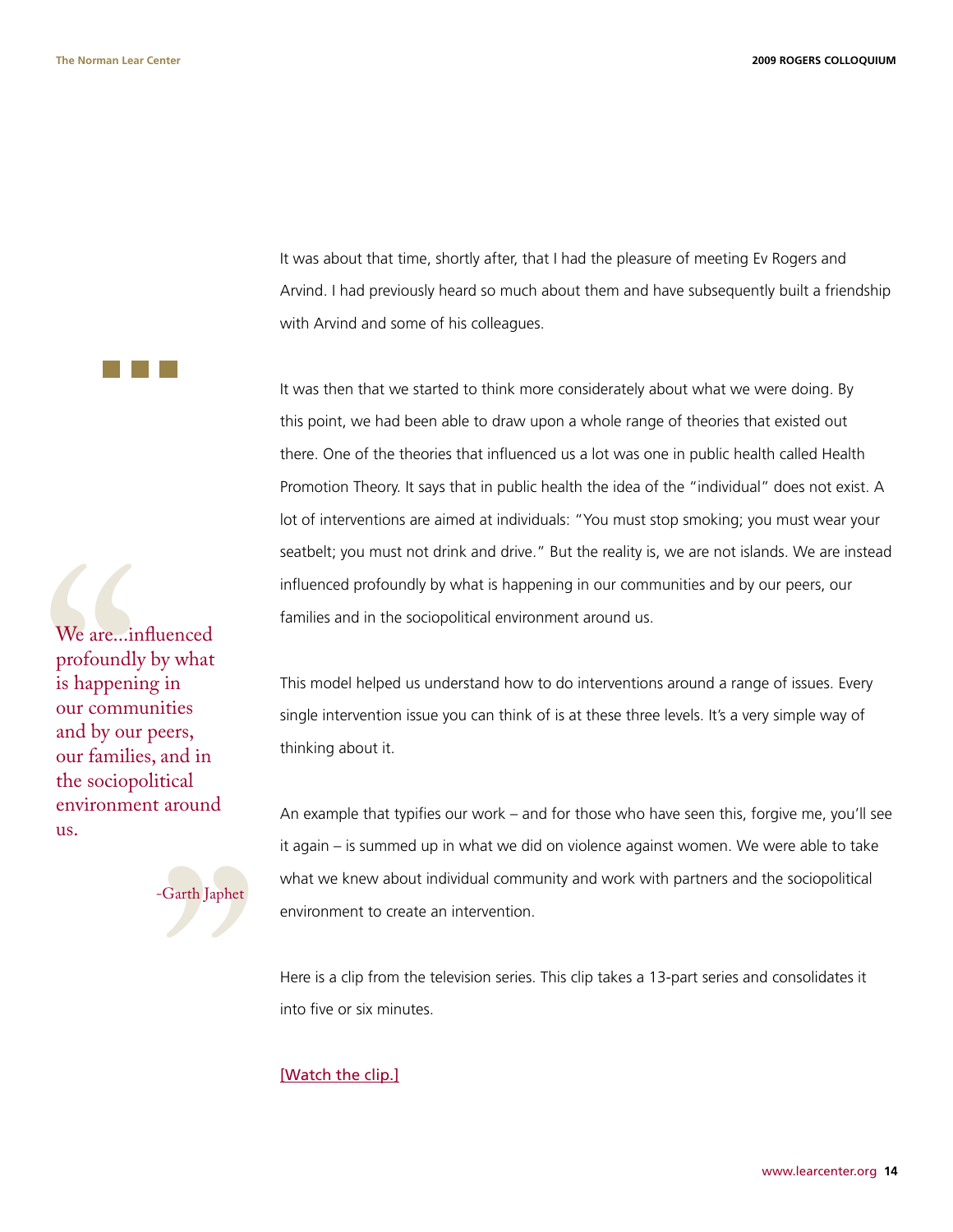We were looking at these issues at the level of community. The concept of beating pots and pans, for example, was new to South Africa. It's from South America. We had read about it and so we introduced it into the drama as a way that the community would get involved to stop domestic violence. This is one of the barriers to change. Getting involved is not something people do. "It's not my problem," as they said in the drama. So we gave people a tool, a way they could get involved.

About six months later, this picture appeared in one of the newspapers near Capetown of the Pots and Pans Campaign. It was a campaign started by the community as a way to bring attention to issues of domestic violence. The newspaper article says that the idea for the campaign sprang from the *Soul City* television program. This is probably one of the most remarkable examples of life imitating art.

Drama can deal with all three of these different levels of Health Promotion Theory. It can get to policymakers; it can look at community issues; it can look at the person. But what we do – and this is where some of Ev Rogers' work comes in – is look at the theory of Diffusion of Innovation.

I call it "the Disney effect" because Disney takes stuff and makes a packet of money by plugging it to your kids. That's the Disney effect – you take the brand credibility and popularity and you then leverage it for commercial gain. But what we do is leverage the brand popularity and credibility instead for social gain.

Then about eight years ago, we noticed that kids were also really keen on *Soul City*. It's one of the two most watched programs in South Africa. But our research process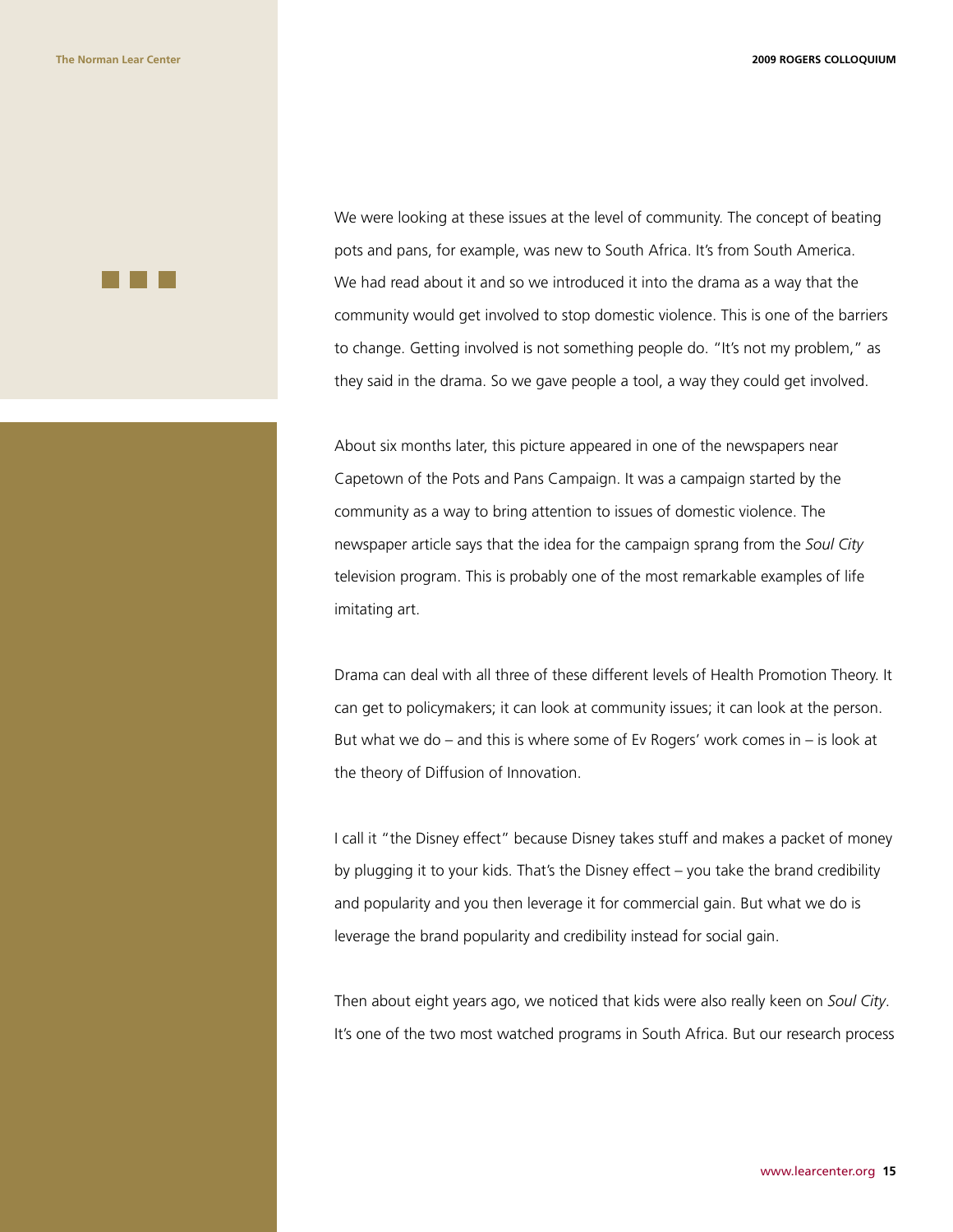had never been about children. So we started *Soul Buddies*, which is very similar to *Soul City*, except it's about a group of kids between the ages of eight and 12 who get together after school and do cool things, including getting involved in their community.

Kids then said, "We want to be Soul Buddies." And now we have 5,000 clubs with over 90,000 members. These kids get together after school, facilitated usually by a schoolteacher. We provide them with materials and curriculum. It's the biggest children's movement in South Africa.

We know<br>
impact. [*S*<br>
is] in 22 la<br>
24 series, 3<br>
books, etc. We know a lot about impact. [*Soul City* is] in 22 languages, 24 series, 35 million books, etc.



Then we moved regionally. We moved into Tanzania, Zambia and Malawi, Mozambique, Zimbabwe, Swaziland, Botswana and Nimibia. Instead of a brand dump, however, we worked with partners to spawn each country's own initiatives using *Soul City*'s materials. We adapted them in the context of the individual country. But, very specifically it was a researchand-theory-based approach to social change.

Evaluation-wise, just look at the statistics. After *Sesame Street*, *Soul City* is probably the most evaluated intervention of its kind. I'm not sure about that, but probably close to it. So we know a lot about impact. It's in 22 languages, 24 series, 35 million books, etc.

A lot of people say to me, "But how do you measure impact?" For me, it's about people; it's about people saying, "This has changed my life." Then you get to the tangible things – the products, the books, the t-shirts. There are 10 or 12 communities around the country that have called themselves "Soul Cities." So all of these things are markers in the sand, as well as the huge amount of research that has shown undeniable impact.

Multimedia has been shown to be more effective than one medium without any doubt. Stuff done by Johns Hopkins University called the Propensity Score Analysis has been used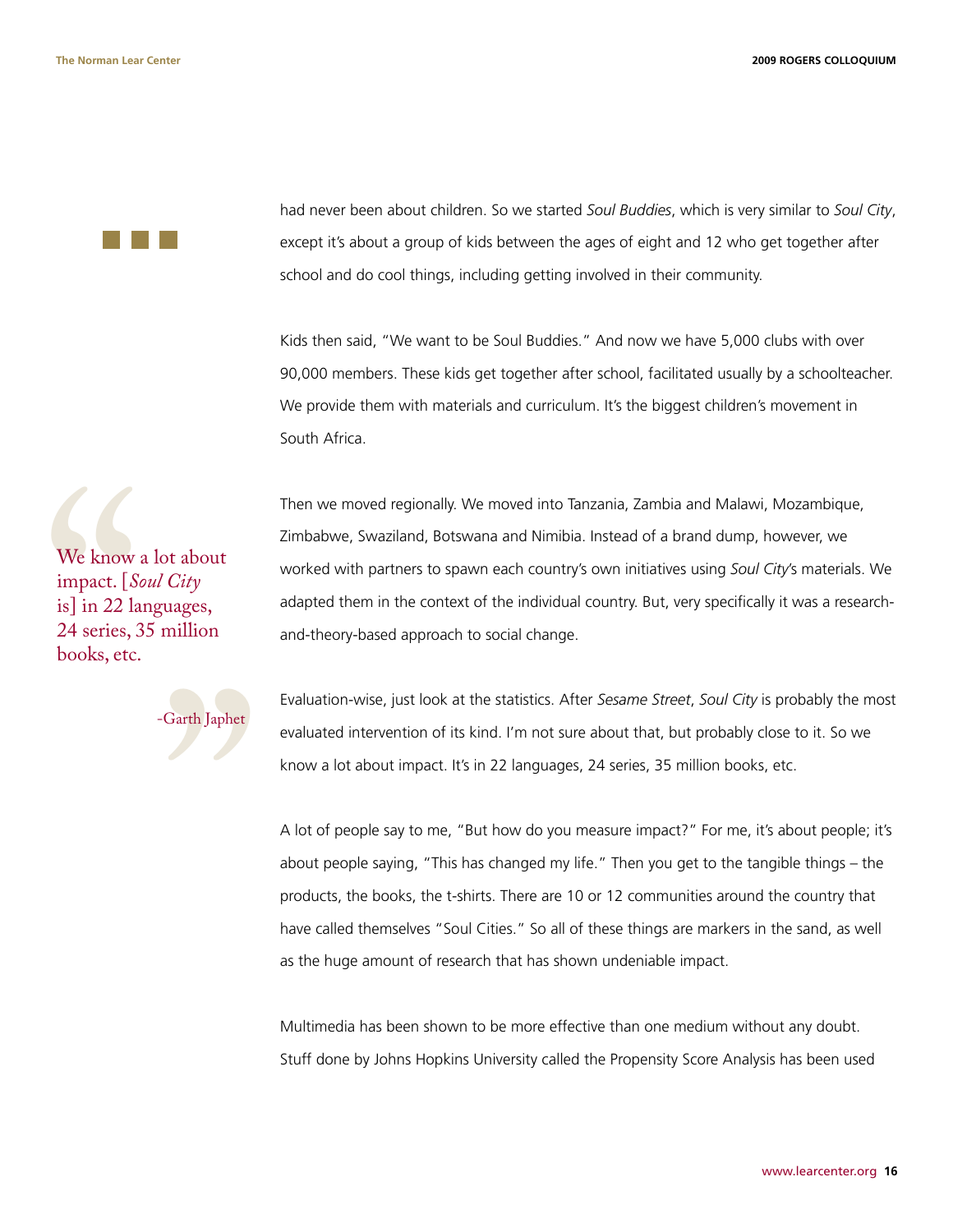**The Norman Lear Center 2009 ROGERS COLLOQUIUM**



Multimed<br>shown to l<br>effective th<br>medium w<br>doubt. Multimedia has been shown to be more effective than one medium without any doubt.

-Garth Japhet

"

extensively in the evaluations, which allows you to actually take out the clutter and see cause and effect.

I'm fortunate to be here receiving an award, but in fact, this is not my work. This is the work of a big team of people. So the award really is to acknowledge their work and not just the contribution I've made. After 16 years, I left *Soul City* last year. It still continues with those core people. It's doing probably better than ever. Go figure why, but it's doing well now.

I have been thinking about what are the core elements of human change. One of the problems with *Soul City* is that it is very issue-based. And as a result, it's extremely well known in parts of our population and not in others.

So I've been looking for a deeper intervention and that got me to found Heartlines, which I ran in conjunction with *Soul City* until last year. Essentially it works on the theory of Social Cohesion. Whether you're in the States or in South Africa, once you get below the level of the poverty line in any country – all of the big issues are actually driven by what we call a "failure of relationship."

Look at domestic violence. That's a failure of relationship. HIV-AIDS has been shown to be relational. Most of the big issues are driven by a breakdown in the fabric of our relationships and so my intervention was mobilizing people to do what is right, to fix what is wrong. For some people, that means paying your taxes and not giving a bribe to the policeman. On the other end of the spectrum, there are people who are actually getting involved in social action.

You can take the Diffusion of Innovation model and basically put it back to back. On one side of the spectrum, you've got change agents who are really bad news for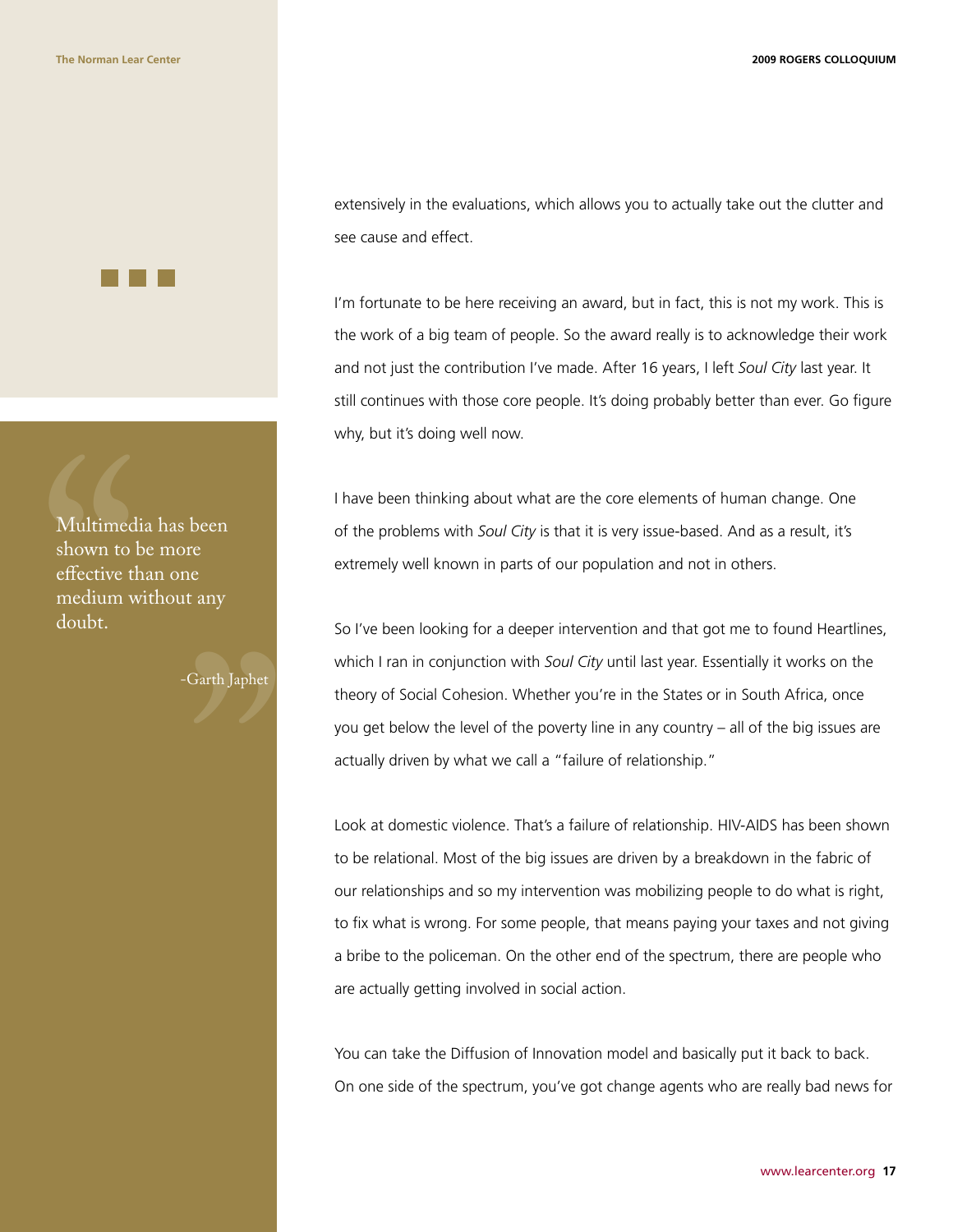**The Norman Lear Center 2009 ROGERS COLLOQUIUM**

We want t<br>people in t<br>a sense that<br>little chang<br>can make<br>lives actual<br>difference. We want to give the people in the middle a sense that the little changes they can make in their lives actually make a difference.



society. They're innovators but they're up to no good. On the other side, you've got change agents who are good news for society. There's a war going on between them. Which way shall we as a society go?

In a country such as South Africa – with a lot of social change – there is this contested ground about the type of people we're going to be. Our objective essentially is to fan the flames of the good change agents – the people who are innovators who are moving in social cohesion and are making a difference in their communities. We want to connect them, to support them, to tell their stories. That influences the social norm.

Borrowing your president's slogan, we want to give the people in the middle a sense that the little changes they can make in their lives actually make a difference. That, yes they can.

Our objective, and really the point of Ev Rogers' work, has been popularized by Malcolm Gladwell through *The Tipping Point*. Ultimately, we're looking at a tipping point moving in that direction, towards positive change. It's about trying to support those innovators, those people with good intent.

At Heartlines, we started off with eight TV films, each introduced by Nelson Mandela. Each film dealt with a gritty reality, but dealt with a different value and relationship. One of the films won Best Youth and Family Drama at the Banff Film Festival in Canada.

Our newest move is to use the Internet, taking entertainment education online, networking people, trying to connect people where they are and with social content. It's called "For Good" and it uses cell phone text messages and the Internet to inspire, guide and connect people to take action.

And at that point, I thank you.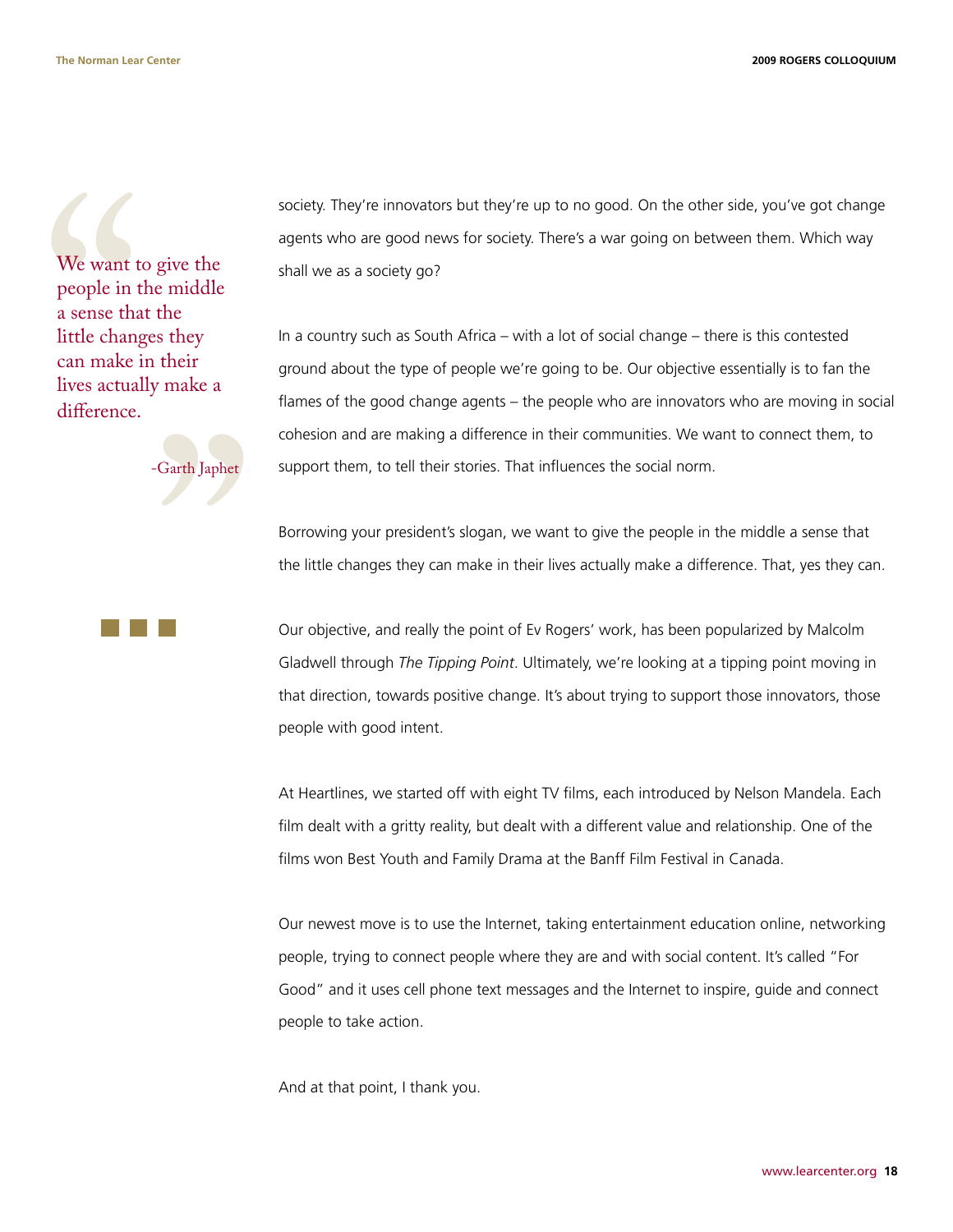#### [Applause]

**Martin Kaplan**: We have a few minutes to take questions and I hope that you'll be brief, so that Garth will be able to answer them.

**Unidentified Audience Member:** It was so wonderful to hear you. I have a question. What do you think of *loveLife*, South Africa's HIV prevention program for youth? What do you think of its messaging? Has it changed?

Garth Japhet: Yes, it had changed. The biggest problem with *loveLife* is that they didn't go through the research process we talked about. If they had, they would never have taken the direction they did. So how do you judge stuff? It can look cool, it can look great, it looks pretty, but unless you've done the research upfront, you actually can do more harm than good. So that's the problem with *loveLife*. They were pressured to move from zero to 100 in no minutes. You can't do this type of work in a hurry.

### Unidentified Audience Member: What is *loveLife*?

**Garth Japhet:** It was 1996 and the Kaiser Family Foundation with the help of a number of organizations created the goal of cutting the HIV epidemic by half in five years. They embarked on a strategy that was largely driven by some very provocative billboards – so their initiative was billboard-driven. They literally had 500 billboards. Advertising people loved it because there used crazy slogans. But it was confusing and it had very little impact.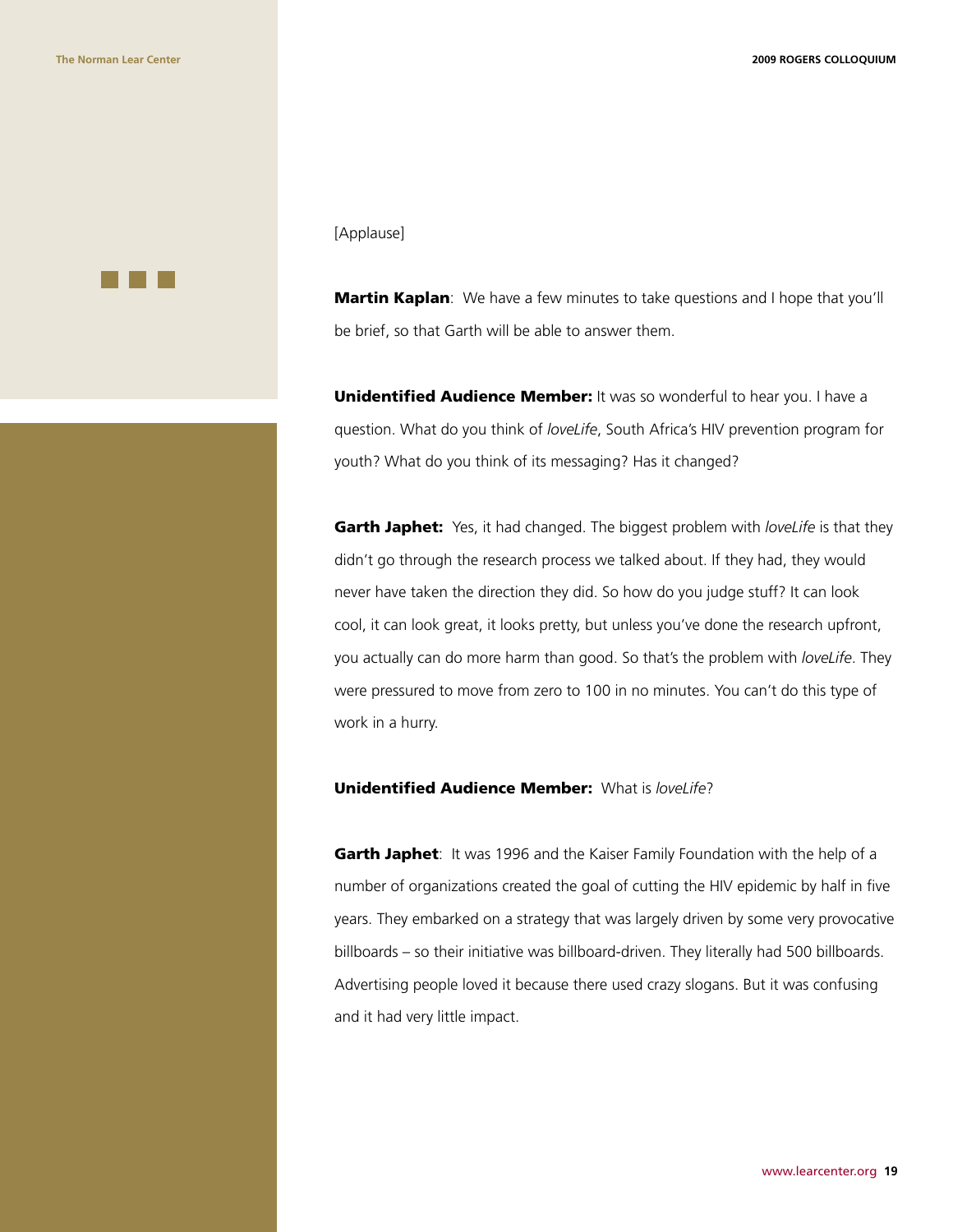[*Kwanda*]<br>concept of<br>makeover"<br>communit<br>compete w<br>other to m<br>themselves<br>fitter and l [*Kwanda*] takes the concept of "extreme makeover" by getting communities to compete with each other to make themselves brighter, fitter and happier.

**Unidentified Audience Member:** Thank you so much for sharing this with us. Let me quickly ask you about cultural differences. You're working in a multi-cultural society, multi-ethnic, with a variety of conflicts and issues. Do you think that your concept translates equally across color lines, across languages?

Garth Japhet: There are two answers to that. The first is that as we've moved into other countries, there have been adaptations, but surprisingly the vast majority of content stays the same. There's a 80/20 mix where 80% of our topics are human stories. That clip you saw about violence against women, for example, may not be in a context that any of you know about. But you could relate to the story. But also, people may then be able to say, "It's actually not me, and therefore, not my issue." So cultural-specificity is important.



*Soul City* in South Africa has done particularly well with the black population of the country, which is by far the majority. The other ethnic minorities are not really represented in here because we focus on low socioeconomic issues. Heartline, on the other hand, has crossed over because we are not addressing issues as much as we are addressing universal human values.

Unidentified Audience Member: When I was in South Africa last, I saw that *Soul City* was taking the idea of "extreme makeover" and turning it into "community makeover." Could you say a little bit about that project? Is that your show?

Garth Japhet: Not anymore because I've left *Soul City*, but I was a part of the development process.

*Soul City* has developed something called *Kwanda* and it's on air now. It takes the concept of "extreme makeover" by getting communities to compete with each other to make themselves brighter, fitter and happier.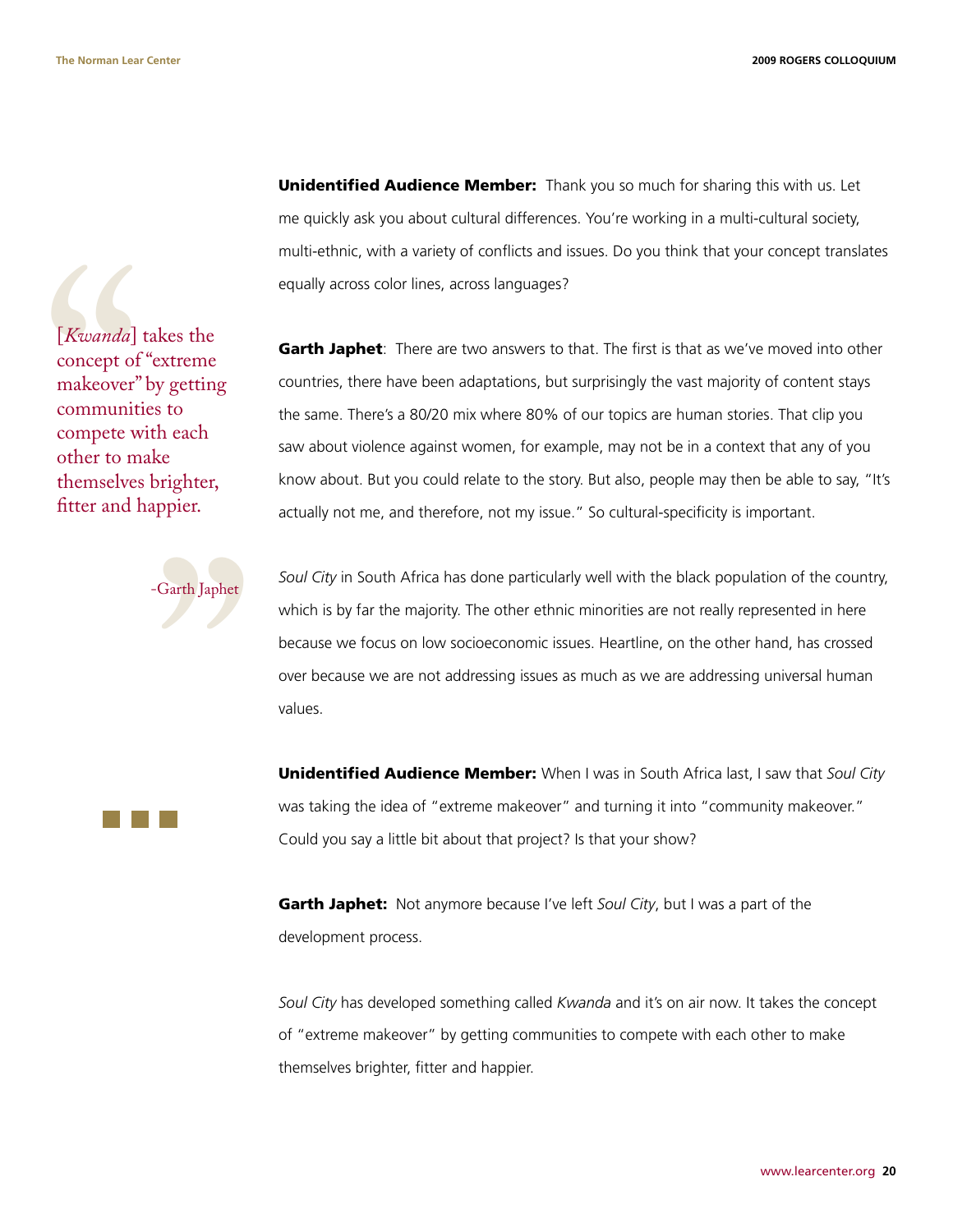One of the<br>of our moo<br>Hollywoo<br>we own it,<br>us huge lee One of the advantages of our model over, say, a Hollywood model is that we own it, which allows us huge leeway.

-Garth Japhet

"

The actual making of it has been a huge challenge, but the impact has already being seen. People finally see communities that they can relate to organizing around social issues. It's still in its early days, but it's an exciting innovation.

Unidentified Audience Member: I'd be interesting to hear how *Soul City* is funded now.

Garth Japhet: One of the advantages of our model over, say, a Hollywood model is that we own it, which allows us huge leeway. But our audience is not a paying audience. So we license *Soul City* to television and radio for about half of what it costs us to produce. We're still very dependent on commercial financing. British Petroleum has been a funder of *Soul City* for 16 years. We depend on donor financing and also our own government. But more recently, we have been looking at innovative ways of setting up for-profit alms that will in turn fund the organization.

It's like a public hospital. The reality is that there are things that need sources of funding that are not completely commercially based. *Soul City*'s funding model has remained similar over the years, and is similar to Heartlines.

Unidentified Audience Member: What about mobile technology?

Garth Japhet: For us, that's the next frontier. We've got a population of 48 million people and there are 50 million cell phones. There's only 10% Internet access right now. Though in the next three to five years, that will grow to 80%. That's where our audience is going to get its media from. The social networking trends are very interesting. But in our context – and it's different from the U.S. context – people's primary desire is to be entertained, to be connected to friends. Ultimately, they just want help to live their lives.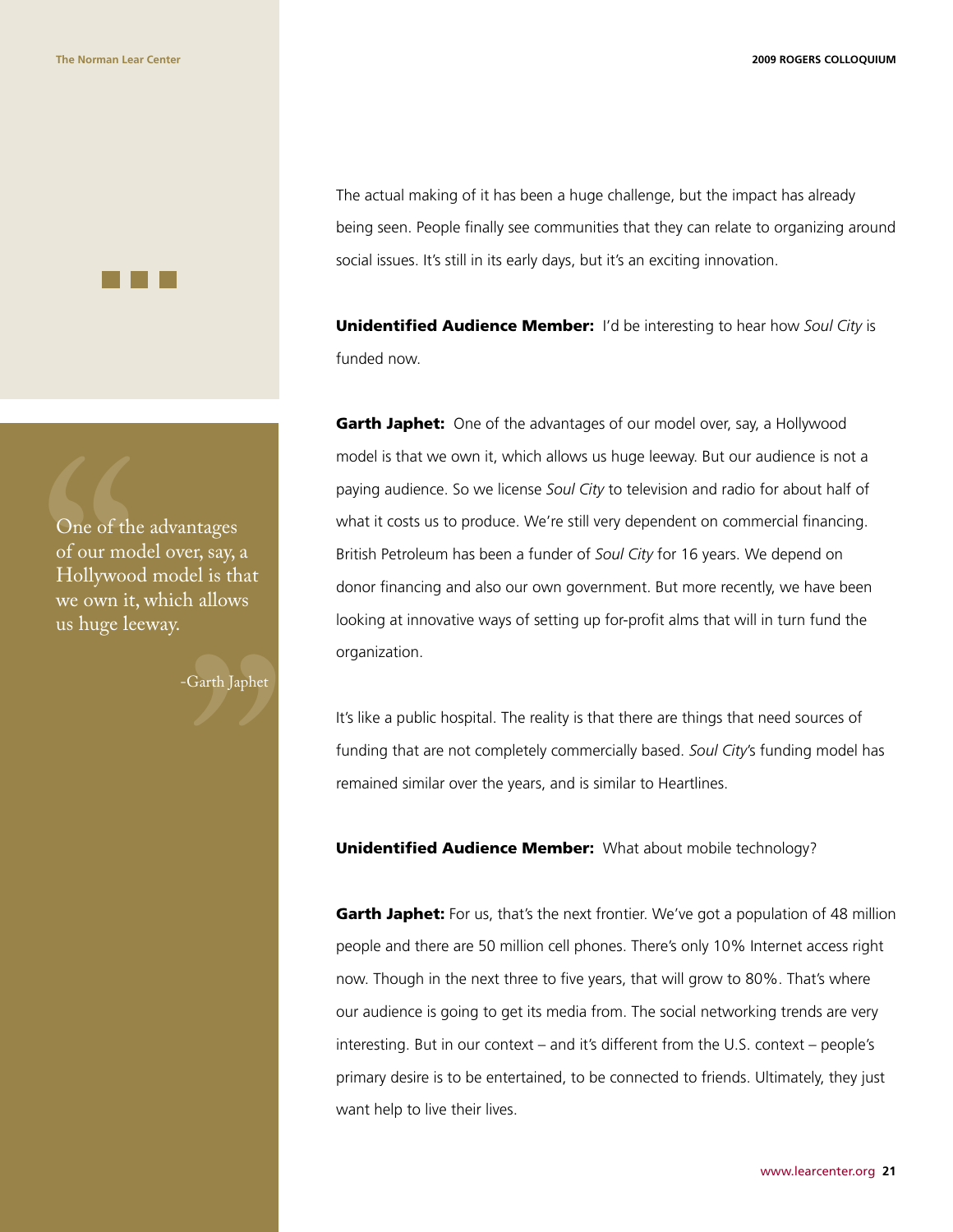We're designing a social network that actually has content as well. It connects people of like mind in the same place, but gives them content around education, health and business topics. But it is using edu-tainment strategies – not just to do an information dump, but to do it in a way that is engaging.

We can begin do a lot of interactive things – talk to me in 10 years time. [Laughter]. We're just beginning to innovate in this area.

Sometime<br>throw out<br>fantastic st<br>because th<br>not workir<br>a message<br>view. Sometimes we throw out really fantastic storylines because they're just not working from a message point of view.

" -Garth Japhet

**Unidentified Audience Member:** I'm curious how you marry the research with the drama development. How do your findings make their way into the development of characters and storylines?

Garth Japhet: That is at the heart of what we do. I showed you all the arrows with the expert research and the stuff from focus groups and in-depth interviews, etc. It all comes together in a workshop where the researchers themselves – and we are fortunate to have the most outstanding group of community researchers – come and give substance to what people are saying. At the same time, you've got all the academic theory around the causes of violence against women or whatever topic we're exploring.

Our script writers are also involved in that process; they're not just handed a document. Together we talk about integration of storylines. It's a skill they've built up over time as well. Sometimes we throw out really fantastic storylines because they're just not working from a message point of view.

That's the advantage of owning what we do. I think the model that Hollywood, Health & Society is using is a very clever model – trying to subtley impact these writers. We are fortunate to be a bit more blunt and able to say, "No, that won't work."

**Unidentified Audience Member:** Could you elaborate more upon the community